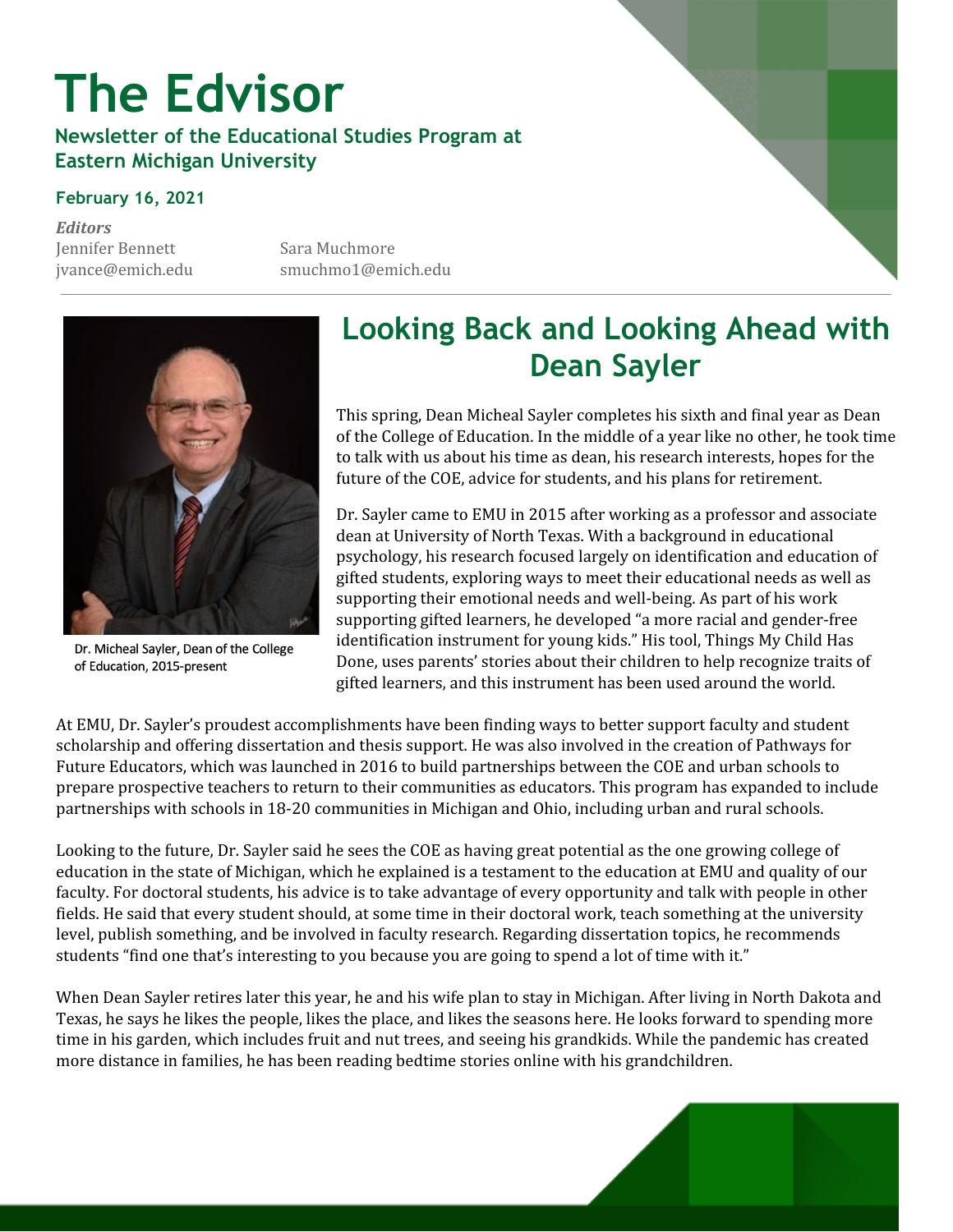## **Dear Dr.**

How can doctoral students support their own mental health needs during the pandemic, while juggling life obligations *and doctoral studies? What should we keep in mind to also support each other?*

Dear Work-Life Juggler,

You're a grad student with articles to read, papers to submit, ideas to ponder. . .a professor who will critique. You're a worker with deadlines to meet, tasks to accomplish, a snoopervisor who may judge your worth. Perhaps, you are a parent with or without a helper who has a child with specific needs and desires, which must be met because you have learned in your classes that to not do so would speed up the decline of western civilization. You may have a romantic partner—this means nightly baths and saving energy for him/her to really listen so the other will know that s/he is genuinely heard.

Is there anything left? Oh, yes, it's Self Care---time for a quiet walk, meditation, self-reflection, beating the snot out of a racquet ball or surpassing your personal best on the border-to-border trail. It's clearly in front of us; as Nike says, "Just do it (swish)."

Sadly, we can't.

The moral, professional, relational and personal issue is the impossibility of adequately responding to all that is asked; in fact, to address all tasks reasonably well is oxymoronic. Just ponder "working from home" and all that this simple phrase implies. When you work/study/write from home AND have other responsibilities, something does not, repeat not, work out as you wanted. We have so much public evidence of this: NPR feeds from the homes of world-class reporters are punctuated by kids' voices, dogs barking and other sounds of life that have previously been omitted from one's professional life.

So, times, they are a-changing. Rather, they have changed.

While we are NOT all in this together, some of you may have found that not having to find a parking space, confront a broken elevator, or be in the company of colleagues who are negative in spirit is really OK. You may even have found this time to be your happy place (to quote one of my dear colleagues). For others who struggle during these times, there are agreed-upon strategies: 1) Go outside, preferably in a more natural place and walk around, being mindful of your steps on the ground; 2) Practice deep breathing; 3) Work to be as present as possible to what is going on—a diaper to change, a meal to prepare; a paper to be submitted; a need to just be alone and 3) above all, be grateful. Could things be worse? Absolutely; you bet your buns—we are not in a war zone, in surgery for cancer, or without the care and resources of caring colleagues and professors. So, ever onward… and sometimes sideways.

#### - Dr. Sylvia Jones

If you have questions about activism, education, scholarship, or career, please email Jennifer Bennett at [jvance@emich.edu](mailto:jvance@emich.edu) for inclusion in a future newsletter.